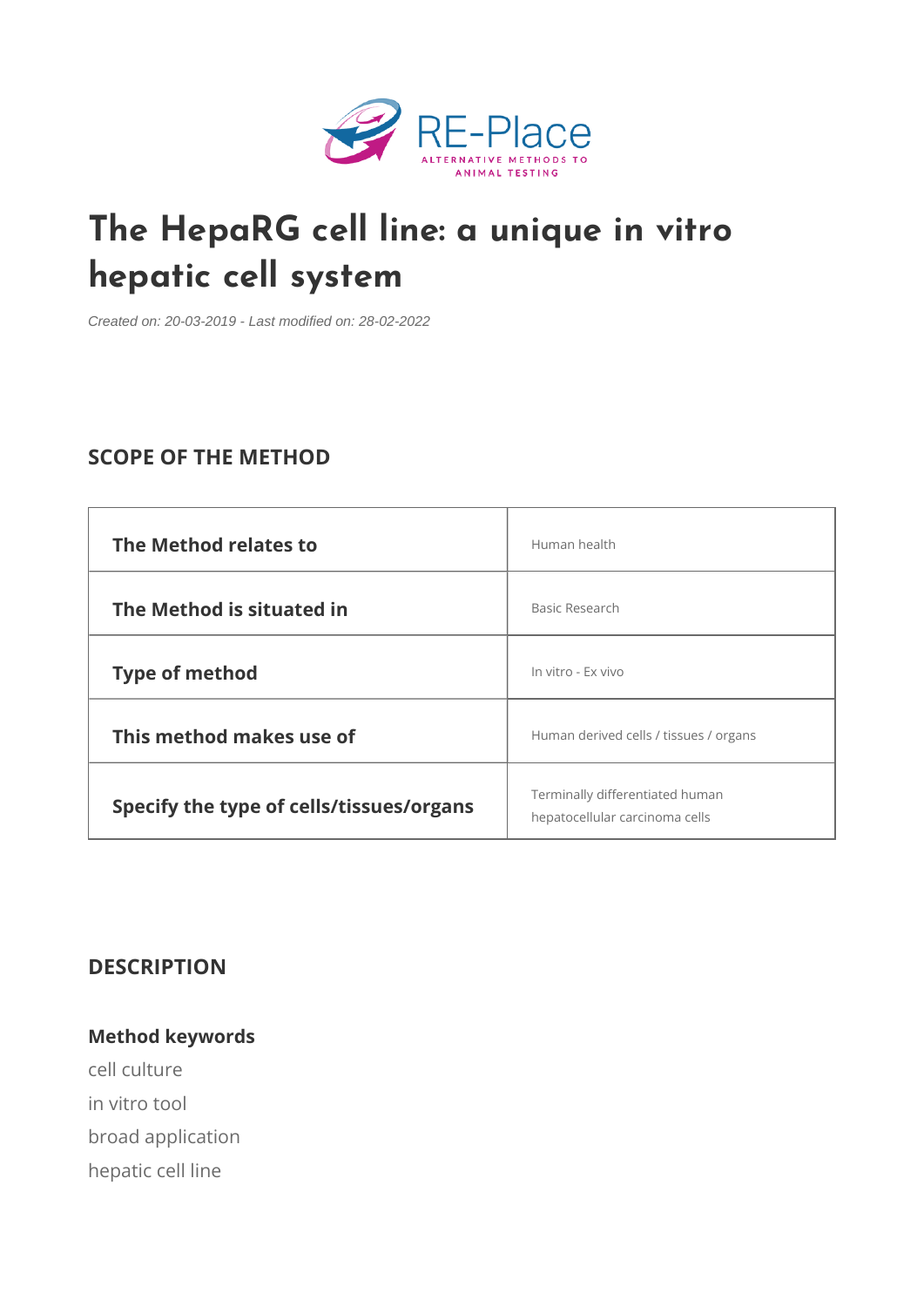#### ready-to-use

# **Scientific area keywords**

Liver cell biology Toxicity studies Drug metabolism genotoxicity and carcinogenicity hepatotoxicity screening hepatotoxicity screening

## **Method description**

Cryopreserved differentiated HepaRG cells (obtained from Biopredic International) are derived from a human hepatocellular carcinoma. These cells are an unique in vitro tool that provides reproducible results and exhibit many characteristics of primary human hepatocytes such as morphology, expression of key metabolic enzymes, nuclear receptors and drug transporters. Because of these characteristics they have a very broad application versatility like in vitro ADME, hepatotoxicity screening and mechanistic testing applications (for instance transporters, drug-induced liver injury, genotoxicity and carcinogenicity studies).

### **Lab equipment**

Laminar flow hood; Phase contrast microscope; Incubator; Water bath (automatic); Micropipettes; Centrifuge.

### **Method status**